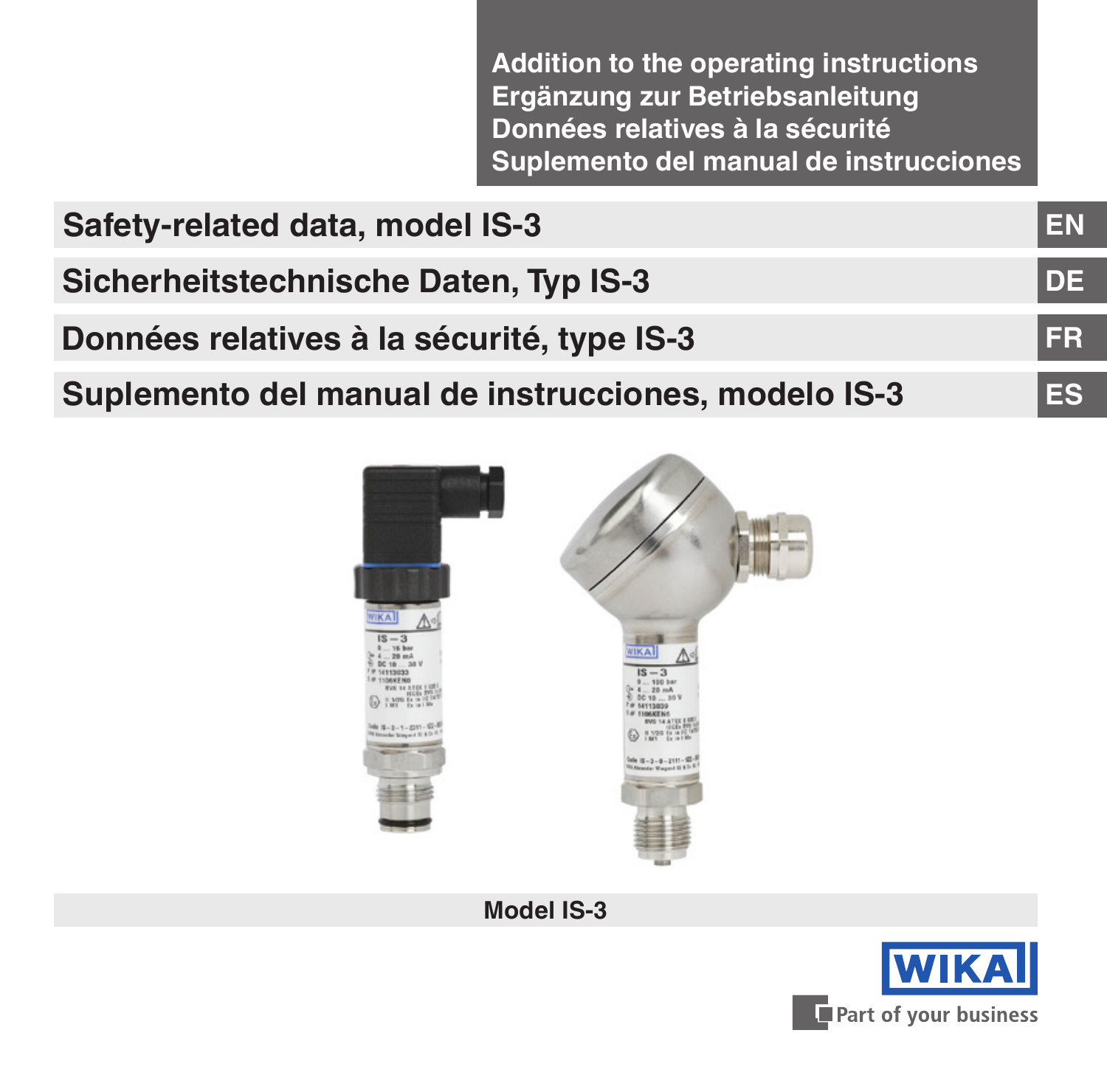| <b>EN</b> Safety-related data, model IS-3              | Page         | $3 - 4$  |
|--------------------------------------------------------|--------------|----------|
| <b>DE Sicherheitstechnische Daten, Typ IS-3</b>        | <b>Seite</b> | $5 - 6$  |
| <b>FR Données relatives à la sécurité, type IS-3</b>   | Page         | $7 - 8$  |
| ES Suplemento del manual de instrucciones, modelo IS-3 | Página       | $9 - 10$ |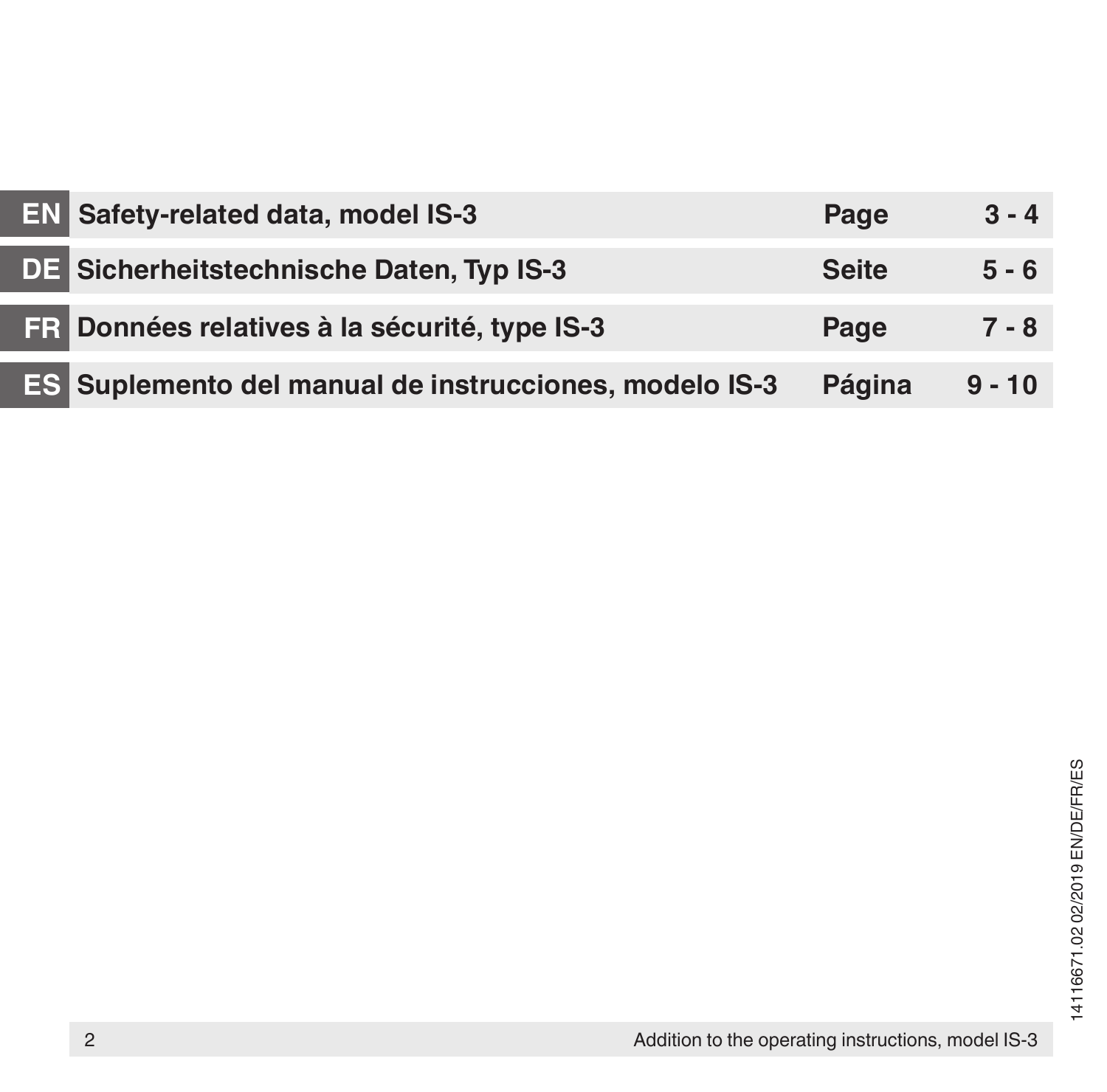# **1. Applications / 2. Data for functional safety**

#### **1. Applications**

The pressure transmitter model IS-3 with measuring range ≤ 1,000 bar is suitable for SIL2 applications in process industry for operating modes with low demand rate.

 $MTTF<sub>d</sub>$  values for defining the performance level (PL) are available for applications in machine building.

#### **2. Data for functional safety**

| Data for functional safety in the process industry          |                                                                                                                                        |  |
|-------------------------------------------------------------|----------------------------------------------------------------------------------------------------------------------------------------|--|
| Applied standards                                           | EN 61508-2:2010 and EN 61511:2004; SN29500                                                                                             |  |
| Device type                                                 | <sub>B</sub>                                                                                                                           |  |
| HFT, Hardware Fault Tolerance                               | $\Omega$                                                                                                                               |  |
| SFF, Safe Failure Fraction                                  | 64 %                                                                                                                                   |  |
| $\lambda_{total}$ , Total Failure Rate                      | <b>126 FIT</b>                                                                                                                         |  |
| $\lambda_{\text{NF}}$ , No Effect Failure Rate              | 8 FIT                                                                                                                                  |  |
| λ <sub>SU</sub> , Safe Undetected Failure Rate              | 27 FIT (consider the measured error within $-3.5+10\%$ )                                                                               |  |
| λ <sub>DD</sub> , Dangerous Detected Failure Rate           | 51 FIT (loop current < 3.8 mA or > 20.5 mA)                                                                                            |  |
| λ <sub>DU</sub> , Dangerous Undetected Failure Rate         | 40 FIT (measured error outside of -3.5  +10 %, loop current within<br>$3.820.5$ mA)                                                    |  |
| PFD <sub>a</sub> , Average Probability of Failure on Demand | $1.75 \times 10^{-4}$                                                                                                                  |  |
| T <sub>proof</sub> , Proof Test Intervall                   | 1 year, Test to discover a signal drift: Deviation from zero point and<br>full scale value $< 0.5$ % of the nominal pressure           |  |
| Suitable for Safety Integrity Level                         | SIL 2 (per IEC 61511-1:2003 section 11.4.4, involving prior use, no<br>diagnosis for active error detection implemented in the device) |  |

| Data for functional safety in machine building     |                                                                                                                                                                     |  |
|----------------------------------------------------|---------------------------------------------------------------------------------------------------------------------------------------------------------------------|--|
| Applied standards                                  | ISO 13849-1:2008; SN29500                                                                                                                                           |  |
| MTTF <sub>d</sub> , Mean Time To Dangerous Failure | 1254 years                                                                                                                                                          |  |
| Diagnosis                                          | none (test to discover a signal drift: Deviation from zero point and<br>full scale value $< 0.5$ % of the nominal pressure in a time interval of<br>max. 12 months) |  |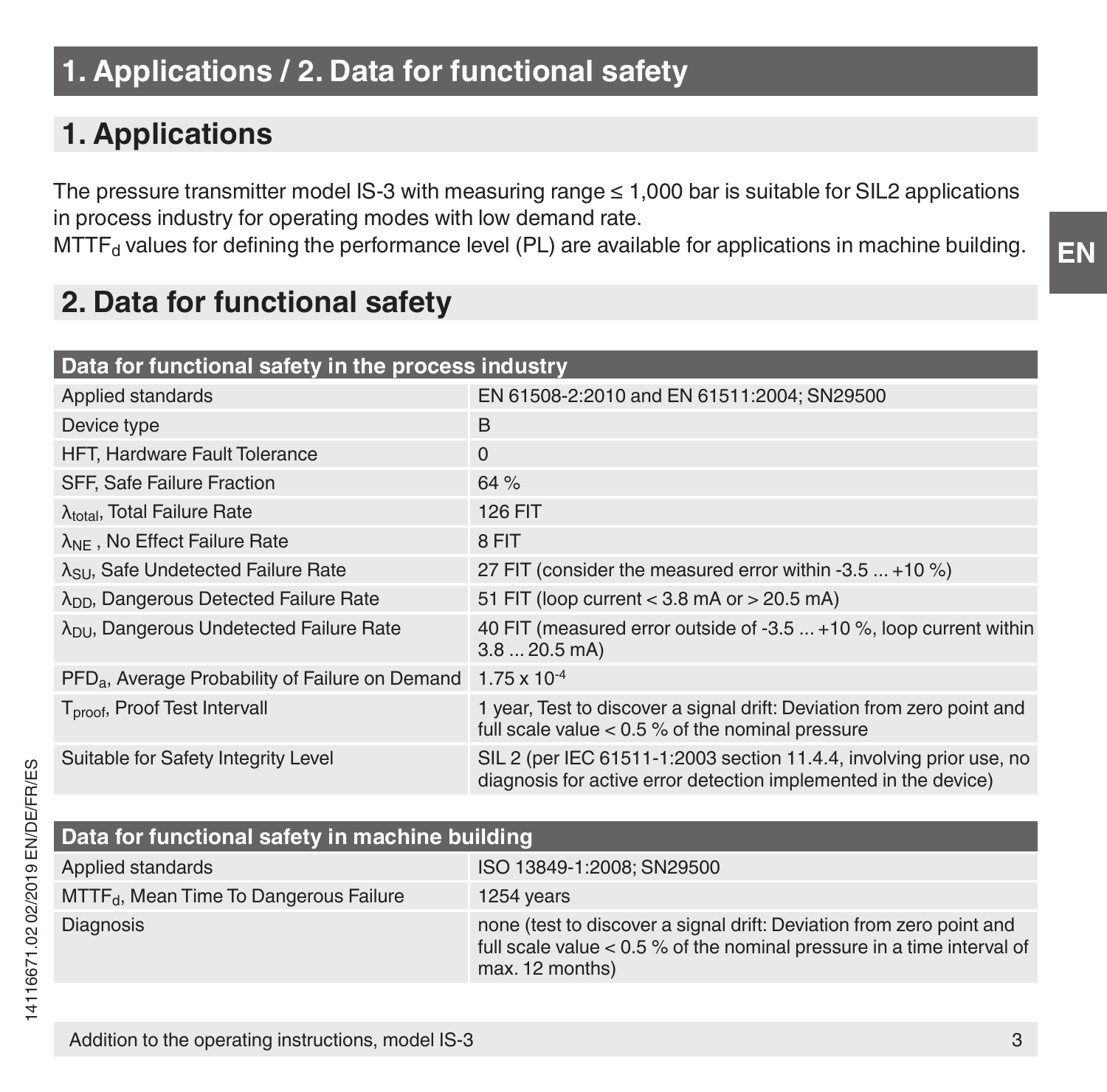## **3. Operating conditions**

### **3. Operating conditions**

- $\blacksquare$  All values apply at a mean ambient temperature of max. 40 °C and for the ambient ratings according to SN 29500 standards.
- The case of the pressure transmitter is undamaged.
- The pressure transmitter is not exposed to strong vibrations.
- The process connection is suitable for the measuring range.
- The wetted parts are suitable for the medium.
- For safety applications, hydrogen is not permissible as a medium.
- No pressure peaks.
- No static pressures are higher than the values indicated in the data sheet.
- Use a shielded cable grounded at least at one end.
- The maximum measured error of -3.5 ... +10 % of span must be considered.
- A measured value of < 3.8 mA and > 20.5 mA has to be interpreted as an error signal by the logic unit.
- The pressure transmitter is only suitable for pressure measurement in applications where the pressure values change dynamically.

#### **For the process industry, the following applies in addition:**

- Electromagnetic environment in accordance with EN 61326-1:2006, EN 61326-2-3:2006 and EN 61326-3-2:2008.
- Deviation to EN 61326-3-2:2008: Frequencies below 100 kHz not tested according to IEC 61000-4-6.

#### **For machine-building applications, the following applies in addition:**

- Electromagnetic environment in accordance with EN 61326-1:2006, EN 61326-2-3:2006 and EN 61326-3-1:2008.
- In accordance with EN 61326-3-1:2008, for testing in accordance with IEC 61000-4-5, a test level of 2 kV is required. The interference immunity of the IS-3 is 1 kV. To achieve a higher interference immunity, external protective measures must be provided.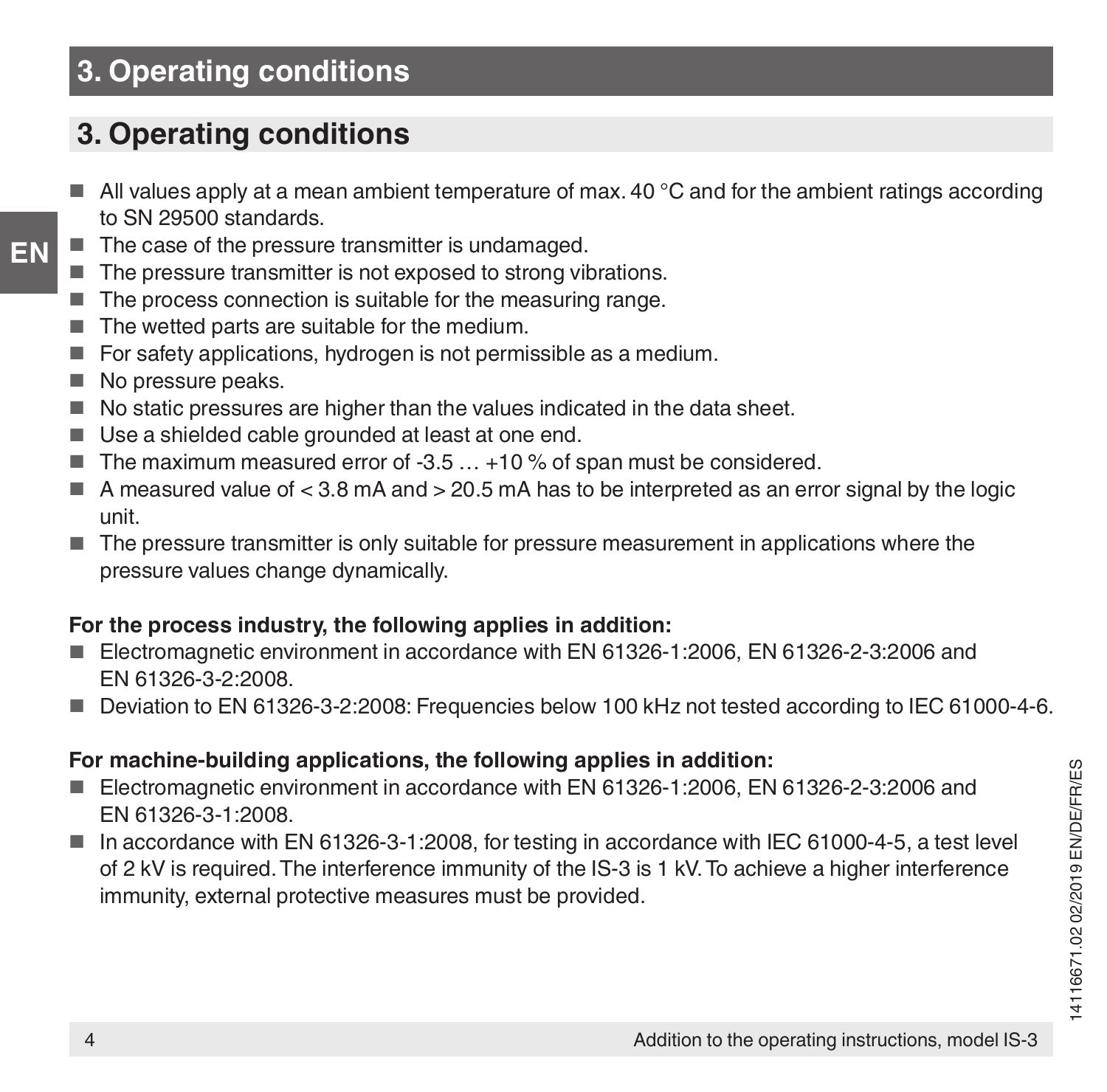## **1. Anwendung / 2. Daten für die funktionale Sicherheit**

### **1. Anwendung**

Der Druckmessumformer Typ IS-3 mit Messbereich ≤ 1.000 bar eignet sich für SIL2-Anwendungen in der Prozessindustrie für Betriebsarten mit niedriger Anforderungsrate. Für Anwendungen im Maschinenbau stehen MTTF<sub>d</sub>-Werte zur Bestimmung des Performance Levels (PL) zur Verfügung.

#### **2. Daten für die funktionale Sicherheit**

| Daten für die funktionale Sicherheit in der Prozessindustrie |                                                                                                                                                               |
|--------------------------------------------------------------|---------------------------------------------------------------------------------------------------------------------------------------------------------------|
| Verwendete Normen                                            | EN 61508-2:2010 und EN 61511:2004; SN29500                                                                                                                    |
| Gerätetyp                                                    | <sub>B</sub>                                                                                                                                                  |
| <b>HFT, Hardware Fault Tolerance</b>                         | $\Omega$                                                                                                                                                      |
| <b>SFF, Safe Failure Fraction</b>                            | 64%                                                                                                                                                           |
| $\lambda_{\text{total}}$ , Total Failure Rate                | 126 FIT                                                                                                                                                       |
| $\lambda_{\text{NF}}$ , No Effect Failure Rate               | 8 FIT                                                                                                                                                         |
| λ <sub>SU</sub> , Safe Undetected Failure Rate               | 27 FIT (Messabweichung innerhalb -3,5  +10 % berücksichtigen)                                                                                                 |
| $\lambda_{\text{DD}}$ , Dangerous Detected Failure Rate      | 51 FIT (Schleifenstrom < 3,8 mA oder > 20,5 mA)                                                                                                               |
| λ <sub>DU</sub> , Dangerous Undetected Failure Rate          | 40 FIT (Messabweichung außerhalb -3,5  +10 %, Schleifenstrom<br>innerhalb 3,8  20,5 mA)                                                                       |
| PFD <sub>a</sub> , Average Probability of Failure on Demand  | $1.75 \times 10^{-4}$                                                                                                                                         |
| T <sub>proof</sub> , Proof Test Intervall                    | 1 Jahr, Prüfung zur Aufdeckung einer Signaldrift: Abweichung<br>Nullpunkt und Endwert < 0,5 % des Nenndrucks                                                  |
| Eignet sich für Safety Integrity Level                       | SIL 2 (gemäß IEC 61511-1:2003 Abschnitt 11.4.4 unter Einbezie-<br>hung früherer Verwendung, im Gerät keine Diagnose zur aktiven<br>Fehlererkennung umgesetzt) |

| Daten für die funktionale Sicherheit im Maschinenbau |                                                                                                                                                      |
|------------------------------------------------------|------------------------------------------------------------------------------------------------------------------------------------------------------|
| Verwendete Normen                                    | ISO 13849-1:2008; SN29500                                                                                                                            |
| MTTF <sub>d</sub> , Mean Time To Dangerous Failure   | 1254 Jahre                                                                                                                                           |
| Diagnose                                             | keine (Prüfung zur Aufdeckung einer Signaldrift: Abweichung<br>Nullpunkt und Endwert < 0.5 % des Nenndrucks im Zeitintervall von<br>max. 12 Monaten) |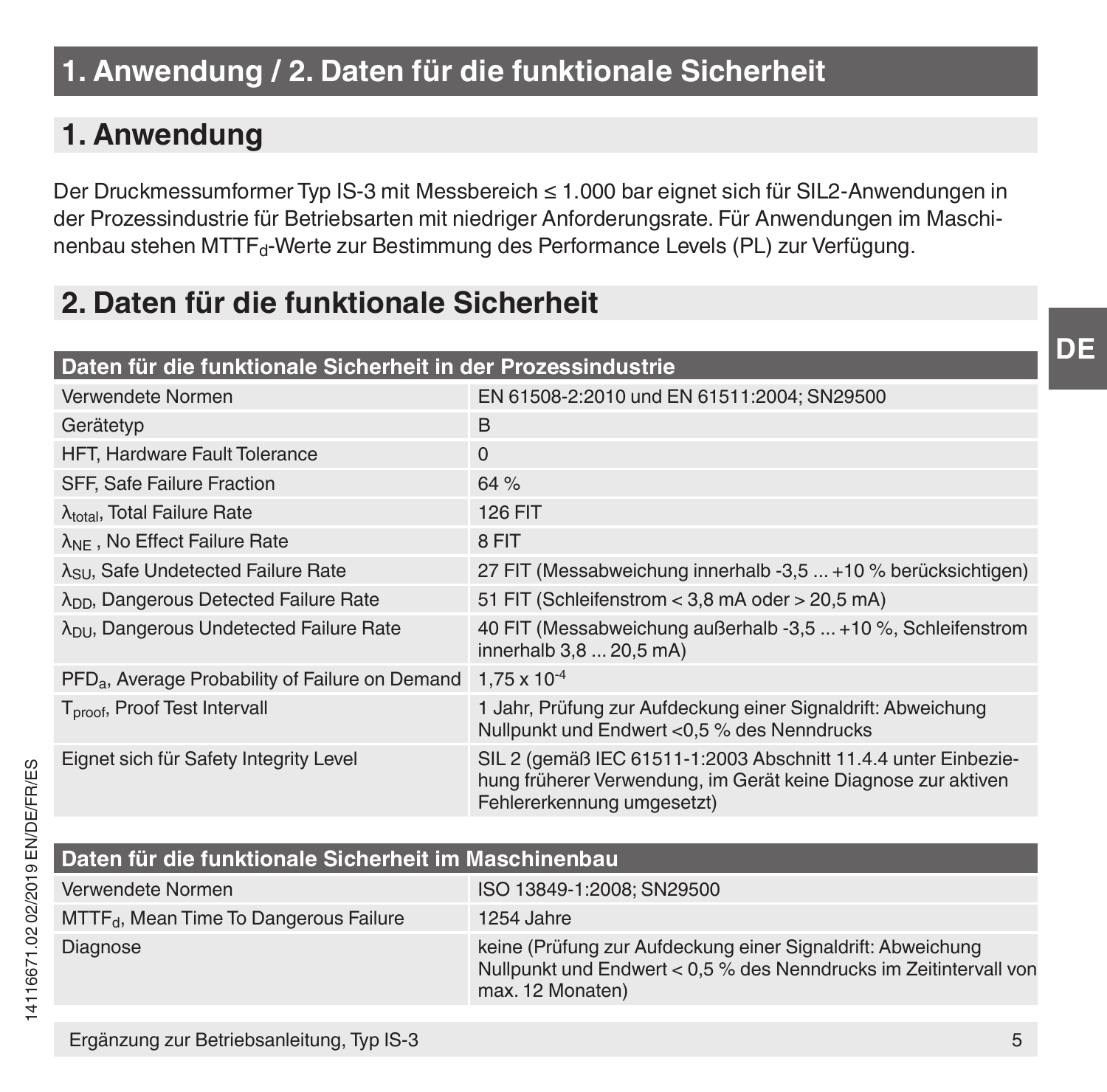## **3. Einsatzbedingungen**

### **3. Einsatzbedingungen**

- Alle Werte gelten bei einer mittleren Umgebungstemperatur von max. 40 °C und für die Umgebungsbedingungen gemäß der Normenreihe SN 29500.
- Das Gehäuse des Druckmessumformers ist unbeschädigt.
- Der Druckmessumformer ist keinen starken Vibrationen ausgesezt.
- Der Prozessanschluss eignet sich für den Messbereich.
- Die messstoffberührten Teile sind für den Messstoff geeignet.
- Für Sicherheitsanwendungen ist Wasserstoff als Messstoff nicht zulässig.
- Keine Druckspitzen.
- Statischer Überdruck ist nicht höher als der im Datenblatt ausgewiesene.
- Geschirmtes Kabel verwenden, das mindestens auf einer Seite geerdet ist.
- Die maximale Messabweichung von -3,5 ... +10 % der Spanne muss berücksichtigt werden.
- Ein Messwert < 3,8 mA und > 20,5 mA muss von der Logikeinheit als Fehlersignal interpretiert werden.
- Der Druckmessumformer eignet sich nur zur Druckmessung in Anwendungen, in denen sich die Druckwerte dynamisch ändern.

#### **Für die Prozessindustrie gilt zusätzlich:**

- Elektromagnetische Umgebung nach EN 61326-1:2006, EN 61326-2-3:2006 und EN 61326-3-2:2008.
- Abweichung zu EN 61326-3-2:2008: Frequenzen unterhalb 100 kHz nicht geprüft gemäß IEC 61000-4-6.

#### **Für den Maschinenbau gilt zusätzlich:**

- Elektromagnetische Umgebung nach EN 61326-1:2006, EN 61326-2-3:2006 und EN 61326-3-1:2008.
- Gemäß EN 61326-3-1:2008 wird für die Prüfung nach IEC 61000-4-5 eine Prüfschärfe von 2 kV gefordert. Die Störfestigkeit des IS-3 beträgt 1 kV. Zum Erreichen einer höheren Störfestigkeit sind externe Schutzmaßnahmen vorzusehen.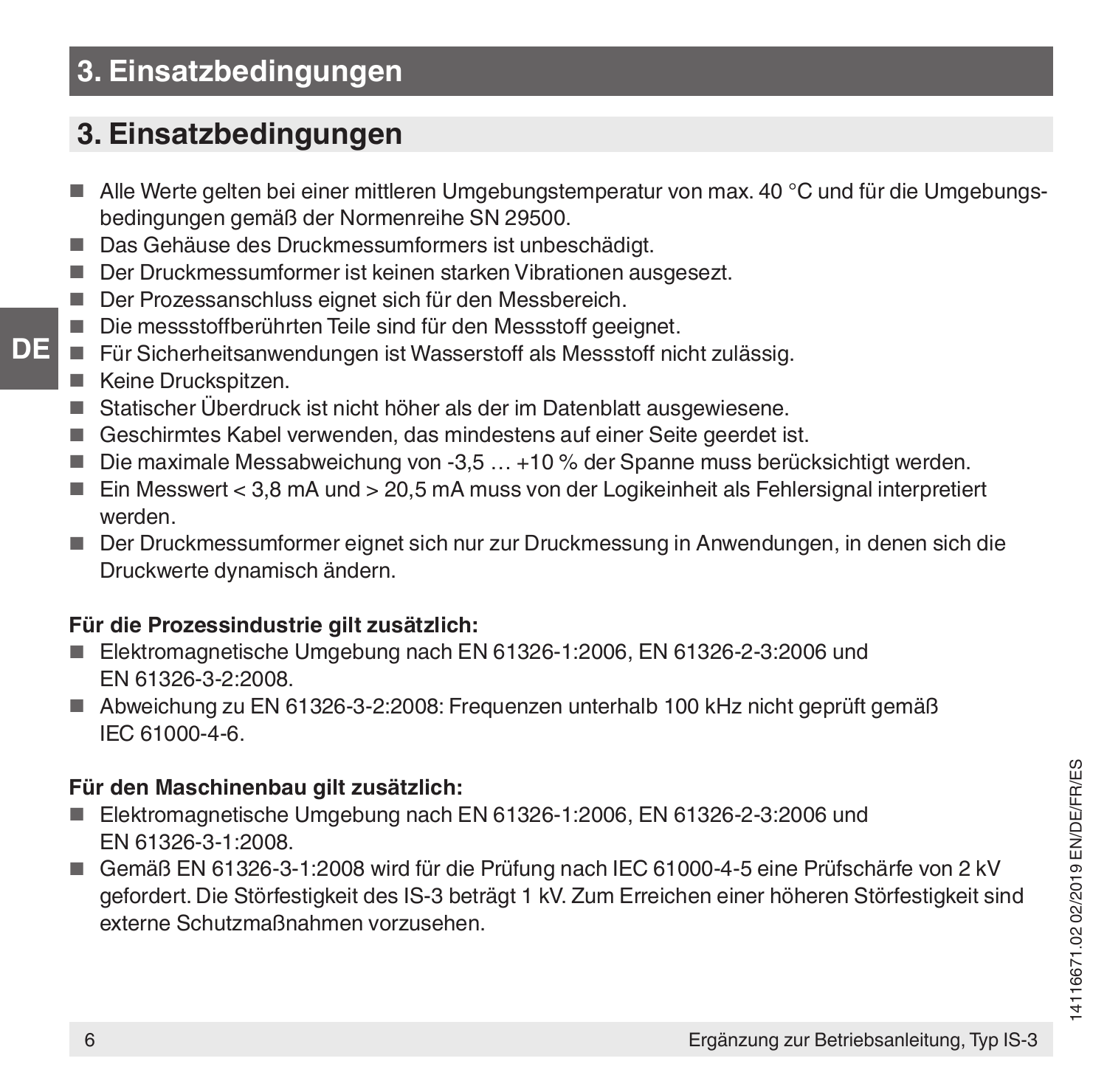### **1. Applications**

Le transmetteur de pression type IS-3 avec une étendue de mesure ≤ 1.000 bar convient pour les applications SIL2 dans l'industrie de process ou pour des modes de fonctionnement avec un faible taux de sollicitation. Les valeurs MTTF<sub>d</sub> pour définir le niveau de performance (PL) sont disponibles pour des applications dans la construction de machines.

#### **2. Données pour la sécurité fonctionnelle**

| Données pour la sécurité fonctionnelle dans l'industrie de process      |                                                                                                                                                                                        |  |
|-------------------------------------------------------------------------|----------------------------------------------------------------------------------------------------------------------------------------------------------------------------------------|--|
| Normes appliquées                                                       | EN 61508-2:2010 et EN 61511:2004; SN29500                                                                                                                                              |  |
| Types d'instruments                                                     | B                                                                                                                                                                                      |  |
| <b>HFT, Hardware Fault Tolerance</b>                                    | $\mathbf{0}$                                                                                                                                                                           |  |
| <b>SFF. Safe Failure Fraction</b>                                       | 64 %                                                                                                                                                                                   |  |
| $\lambda_{\text{total}}$ , Total Failure Rate                           | <b>126 FIT</b>                                                                                                                                                                         |  |
| $\lambda_{\text{NF}}$ , No Effect Failure Rate                          | 8 FIT                                                                                                                                                                                  |  |
| λ <sub>SU</sub> , Safe Undetected Failure Rate                          | 27 FIT (considérer l'écart de mesure à l'intérieur de -3,5  +10 %)                                                                                                                     |  |
| $\lambda_{\text{DD}}$ , Dangerous Detected Failure Rate                 | 51 FIT (courant de boucle $<$ 3,8 mA ou $>$ 20,5 mA)                                                                                                                                   |  |
| $\lambda_{\text{DU}}$ , Dangerous Undetected Failure Rate               | 40 FIT (écart de mesure en-dehors de -3,5  +10 %, courant de boucle à<br>l'intérieur de 3,8  20,5 mA)                                                                                  |  |
| PFD <sub>a</sub> , Average Probability of Failure on<br>Demand          | $1,75 \times 10^{-4}$                                                                                                                                                                  |  |
| T <sub>proof</sub> , Proof Test Intervall                               | 1 an, test pour découvrir une éventuelle dérive de signal : écart du point<br>zéro et valeur pleine échelle < 0,5 % de la pression nominale                                            |  |
| Convient pour le Niveau d'intégrité de<br>sécurité                      | SIL 2 (selon CEI 61511-1:2003 section 11.4.4, y compris une utilisation<br>antérieure, aucun diagnostic pour la détection active d'erreurs mis en<br>service dans le dispositif)       |  |
| Données pour la sécurité fonctionnelle dans la construction de machines |                                                                                                                                                                                        |  |
| Normes appliquées                                                       | ISO 13849-1:2008; SN29500                                                                                                                                                              |  |
| MTTF <sub>d</sub> , Mean Time To Dangerous Failure 1254 ans             |                                                                                                                                                                                        |  |
| Diagnostic                                                              | aucun (test pour découvrir une éventuelle dérive de signal : écart du point<br>zéro et valeur pleine échelle < 0,5 % de la pression nominale dans un<br>intervalle de 12 mois maximum) |  |
|                                                                         |                                                                                                                                                                                        |  |

14116671.02 02/2019 EN/DE/FR/ES

14116671.0202/2019 EN/DE/FR/ES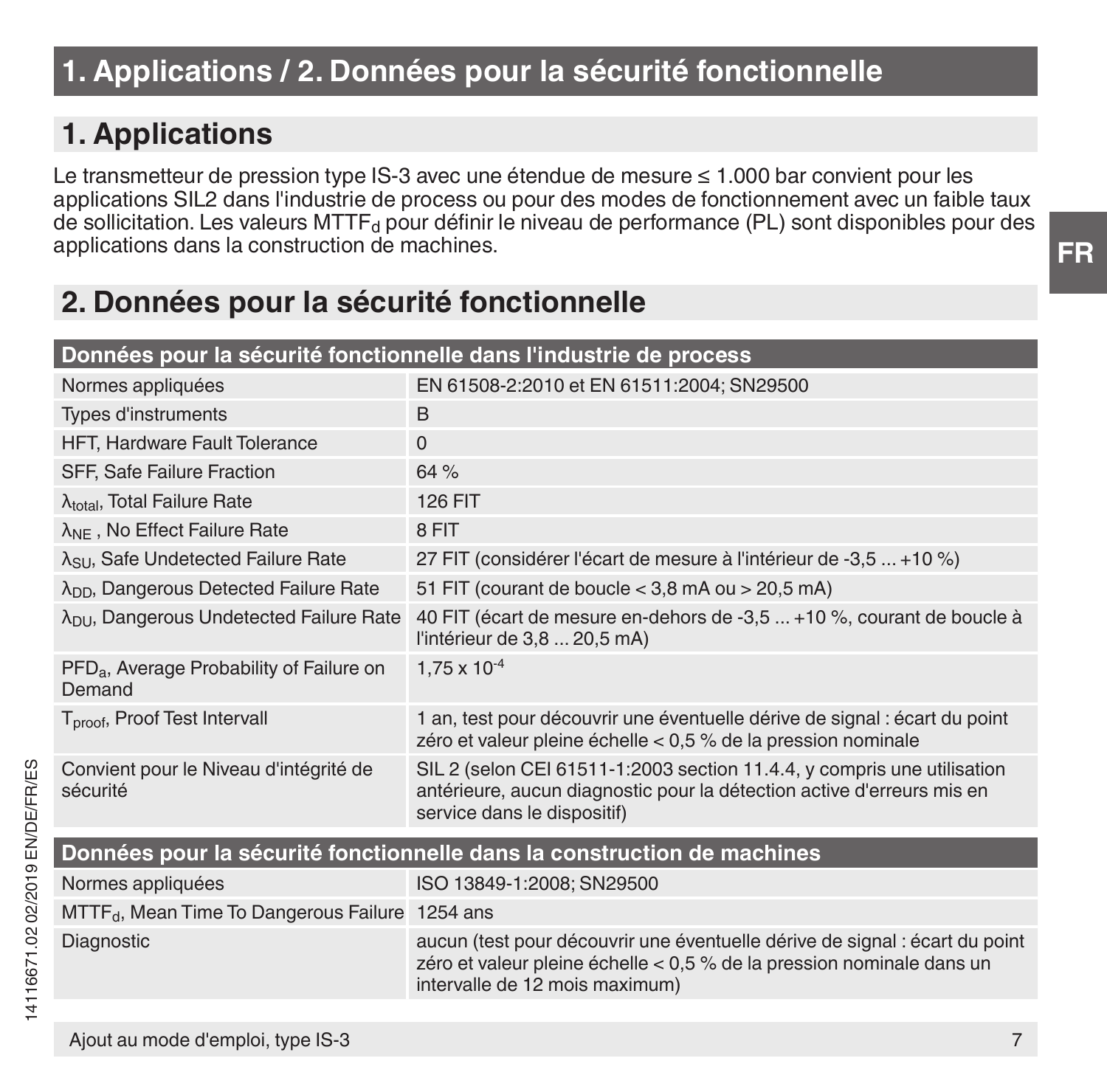# **3. Conditions de fonctionnement**

# **3. Conditions de fonctionnement**

- Toutes les valeurs s'appliquent à une température ambiante moyenne de 40 °C maximum et pour les valeurs ambiantes selon les standards SN 29500.
- Le boîtier du transmetteur de pression est intact.
- Le transmetteur de pression n'est pas exposé à de fortes vibrations.
- Le raccord process convient pour l'étendue de mesure.
- Les pièces immergées conviennent pour le fluide.
- Pour les applications de sécurité, l'hydrogène n'est pas admissible comme fluide.
- Pas de pics de pression.
- Aucune pression statique n'est supérieure aux valeurs indiquées dans la fiche technique.
- Utiliser un câble blindé mis à la terre à au moins une extrémité.
- L'écart de mesure maximum de -3,5 … +10 % de l'échelle doit être pris en considération.
- Une valeur mesurée < 3,8 mA et > 20,5 mA doit être interprétée comme un signal d'erreur par l'unité logique.
- Le transmetteur de pression convient seulement pour la mesure de pression dans des applications où les valeurs de pression changent de manière dynamique.

#### **Pour l'industrie de process, les dispositions suivantes s'appliquent en plus :**

- Environnement électromagnétique en conformité avec EN 61326-1:2006, EN 61326-2-3:2006 et EN 61326-3-2:2008.
- Ecart par rapport à EN 61326-3-2:2008 : les fréquences inférieures à 100 kHz ne sont pas testées selon CEI 61000-4-6.

#### **Pour les applications de fabrication de machines, les dispositions suivantes s'appliquent en plus :**

- Environnement électromagnétique en conformité avec EN 61326-1:2006, EN 61326-2-3:2006 et EN 61326-3-1:2008.
- En accord avec EN 61326-3-1:2008, pour un test en conformité avec CEI 61000-4-5, on a besoin d'un niveau de test de 2 kV. L'immunité d'interférence de l'IS-3 est de 1 kV. Pour obtenir une immunité d'interférence plus haute, des mesures externes de protection doivent être prises.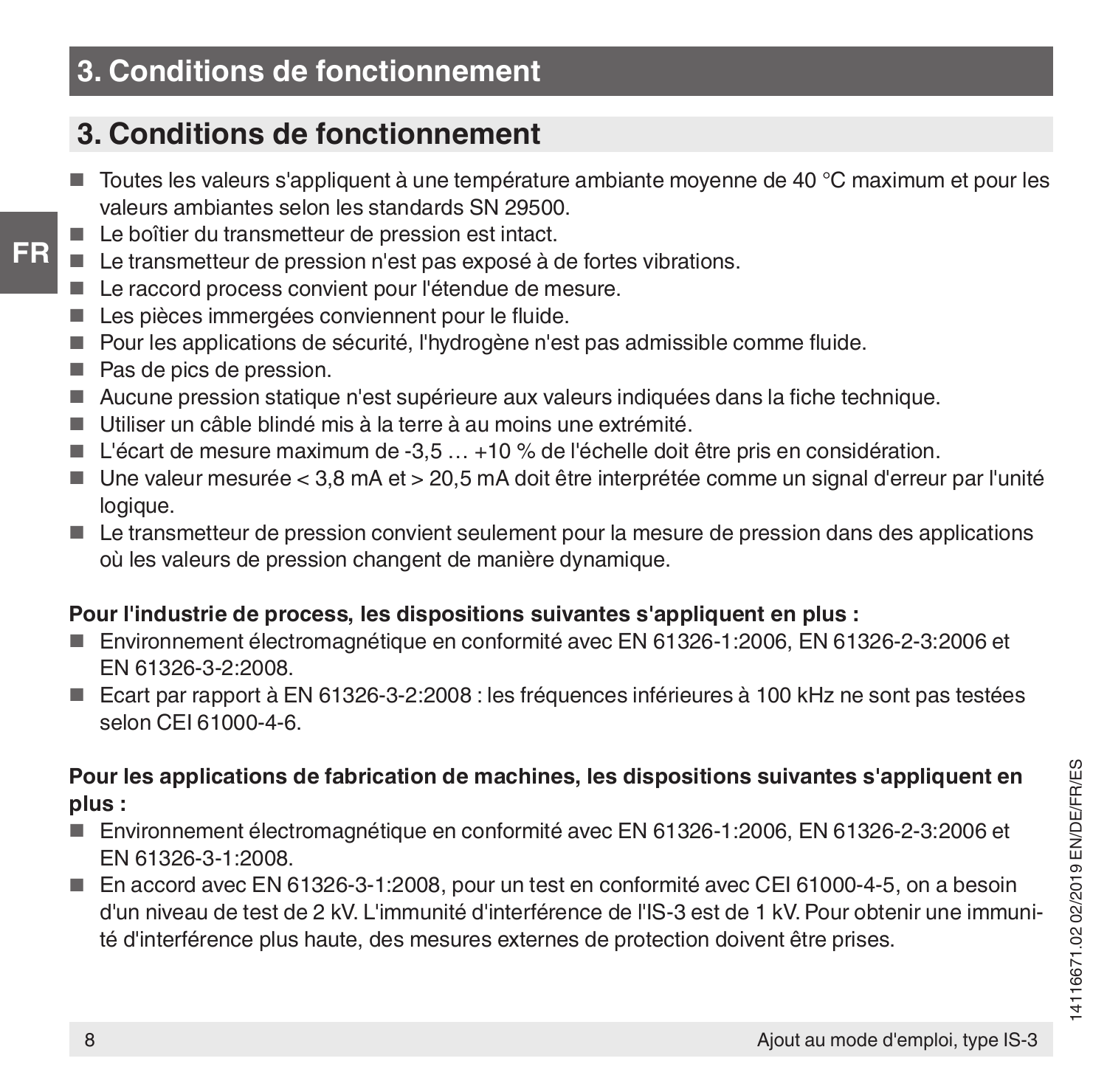# **1. Aplicación / 2. Datos para la seguridad funcional**

**2. Datos para la seguridad funcional**

# **1. Aplicación**

El transmisor de presión modelo IS-3 con rango de medición ≤ 1.000 bar es apto para aplicaciones con SIL2 en la industria de procesos para modos de funcionamiento con tasa de demanda baja. Para aplicaciones en la maquinaria están disponibles valores MTTF<sub>d</sub> para determinar los niveles de rendimiento (Performance Levels - PL).

#### **Datos para la seguridad funcional en la industria de procesos** Normas aplicadas EN 61508-2:2010 y EN 61511:2004; SN29500 Tipo de instrumento B HFT, Hardware Fault Tolerance 0 SFF, Safe Failure Fraction 64 % λ<sub>total</sub>, Total Failure Rate 126 FIT λ<sub>NE</sub> No Effect Failure Rate 8 FIT λSU, Safe Undetected Failure Rate 27 FIT (tener en cuenta error de medición dentro de -3,5 ... + 10 %)  $\lambda_{\rm DD}$ , Dangerous Detected Failure Rate 51 FIT (corriente de bucle < 3,8 mA o > 20,5 mA) λDU, Dangerous Undetected Failure Rate 40 FIT (error de medición fuera de -3,5 ... + 10 %, corriente de bucle dentro de 3,8 ... 20,5 mA) PFD<sub>a</sub>, Average Probability of Failure on Demand 1,75 x 10<sup>-4</sup> Tproof, Proof Test Interval 1 año, prueba para detectar una deriva de la señal: desviación punto cero y valor final < 0,5 % de la presión nominal Apto para el nivel de integridad de seguridad (Safety Integrity Level - SIL) SIL 2 (según IEC 61511-1:2003 apartado 11.4.4 teniendo en cuenta la utilización anterior, en el instrumento no se ha realizado ningún diagnóstico para la detección activa de errores)

| Datos para la seguridad funcional en la maquinaria |                           |  |
|----------------------------------------------------|---------------------------|--|
| Normas aplicadas                                   | ISO 13849-1:2008: SN29500 |  |
| MTTF <sub>d</sub> , Mean Time To Dangerous Failure | 1254 años                 |  |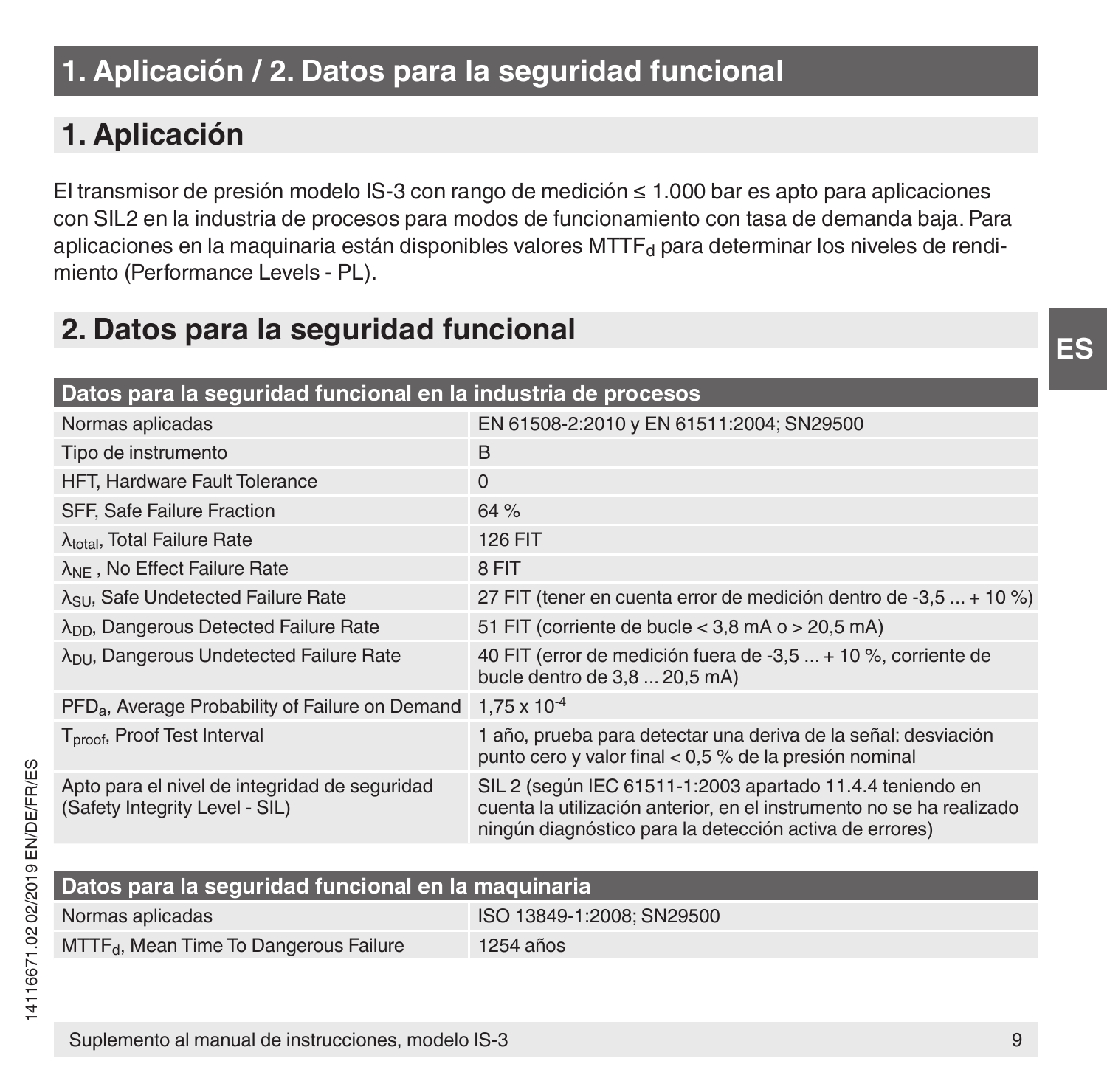#### **Datos para la seguridad funcional en la maquinaria**

**ES**

Diagnóstico Ninguno (prueba para detectar una deriva de la señal: desviación punto cero y valor final < 0,5 % de la presión nominal en el intervalo de tiempo de máx. 12 meses)

#### **3. Condiciones de uso**

- Todos los valores se aplican a una temperatura ambiente media de máx. 40 °C y para condiciones ambientales según la serie de normas SN 29500.
	- La caja del transmisor de presión no presenta daños.
	- El transmisor de presión no está sometido a fuertes vibraciones.
	- La conexión a proceso es apto para el rango de medición.
	- Las piezas en contacto con el medio son aptas para este último.
	- Para aplicaciones de seguridad no se permite utilizar hidrógeno como medio.
	- Sin picos de presión.
	- La sobrepresión estática no supera la sobrepresión indicada en la hoja técnica.
	- Utilizar un cable blindado puesto a tierra en un lado.
	- Se debe tener en cuenta el error de medición máximo de -3,5 % ... + 10 % del span.
	- La unidad lógica debe interpretar un valor de medición <  $3,8$  mA y > 20,5 mA como señal de error.
	- El transmisor de presión solo puede utilizarse para la medición de presión en aplicaciones con cambios dinámicos de los valores de presión.

#### **Para la industria de procesos, además se aplica lo siguiente:**

- Ambiente electromagnético según EN 61326-1:2006, EN 61326-2-3:2006 y EN 61326-3-2:2008.
- Desviación respecto a EN 61326-3-2:2008: frecuencias inferiores a 100 kHz no probadas según IEC 61000-4-6.

#### **Para la maquinaria, además es válido:**

- Ambiente electromagnético según EN 61326-1:2006, EN 61326-2-3:2006 y EN 61326-3-1:2008.
- Según EN 61326-3-1:2008 se requiere una precisión de 2 kV para el ensayo según IEC 61000-4-5. La resistencia a interferencias del IS-3 es 1 kV. Para alcanzar una mayor resistencia a interferencias, hay que utilizar medidas de protección externas.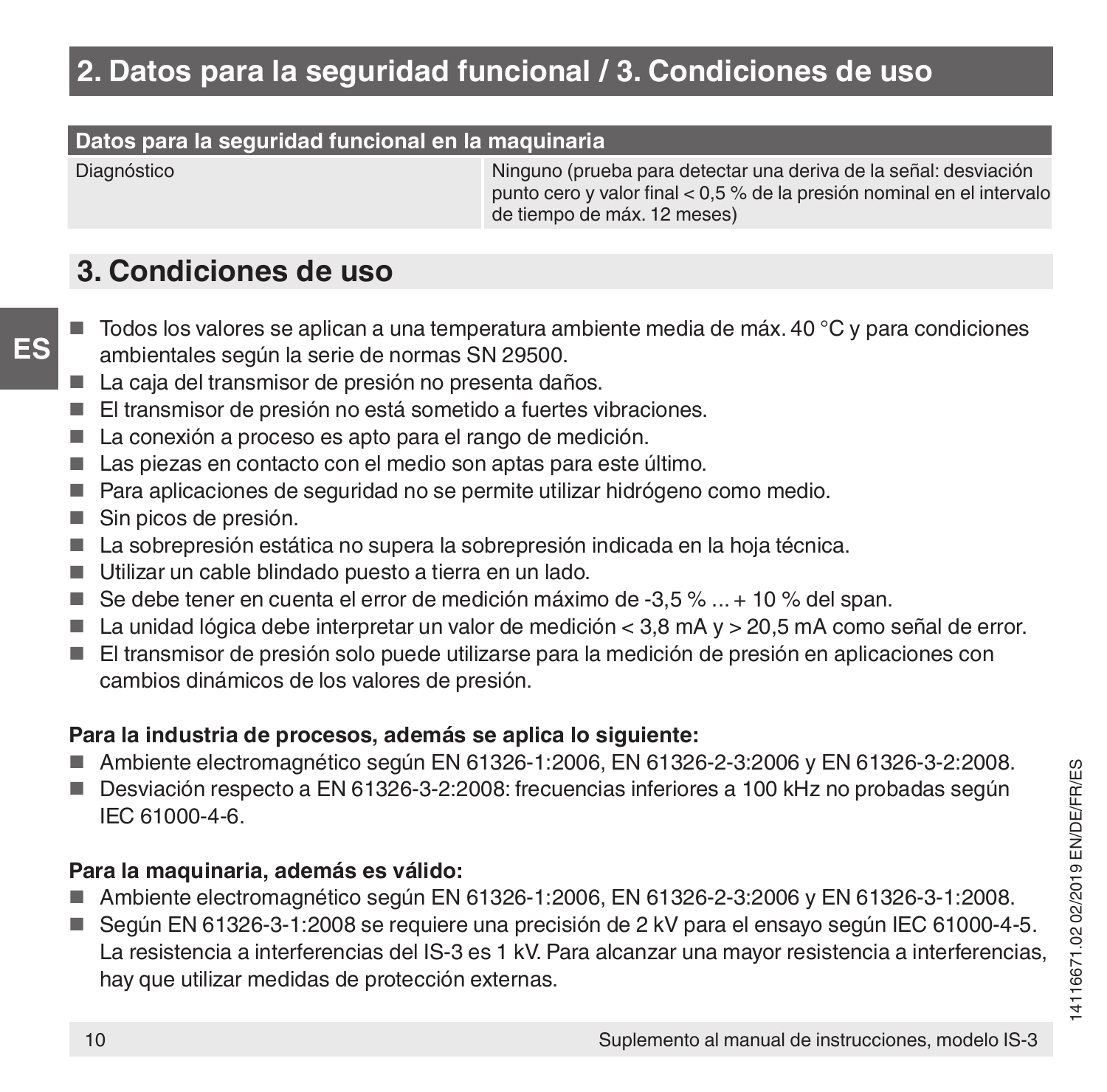Addition to the operating instructions, model IS-3